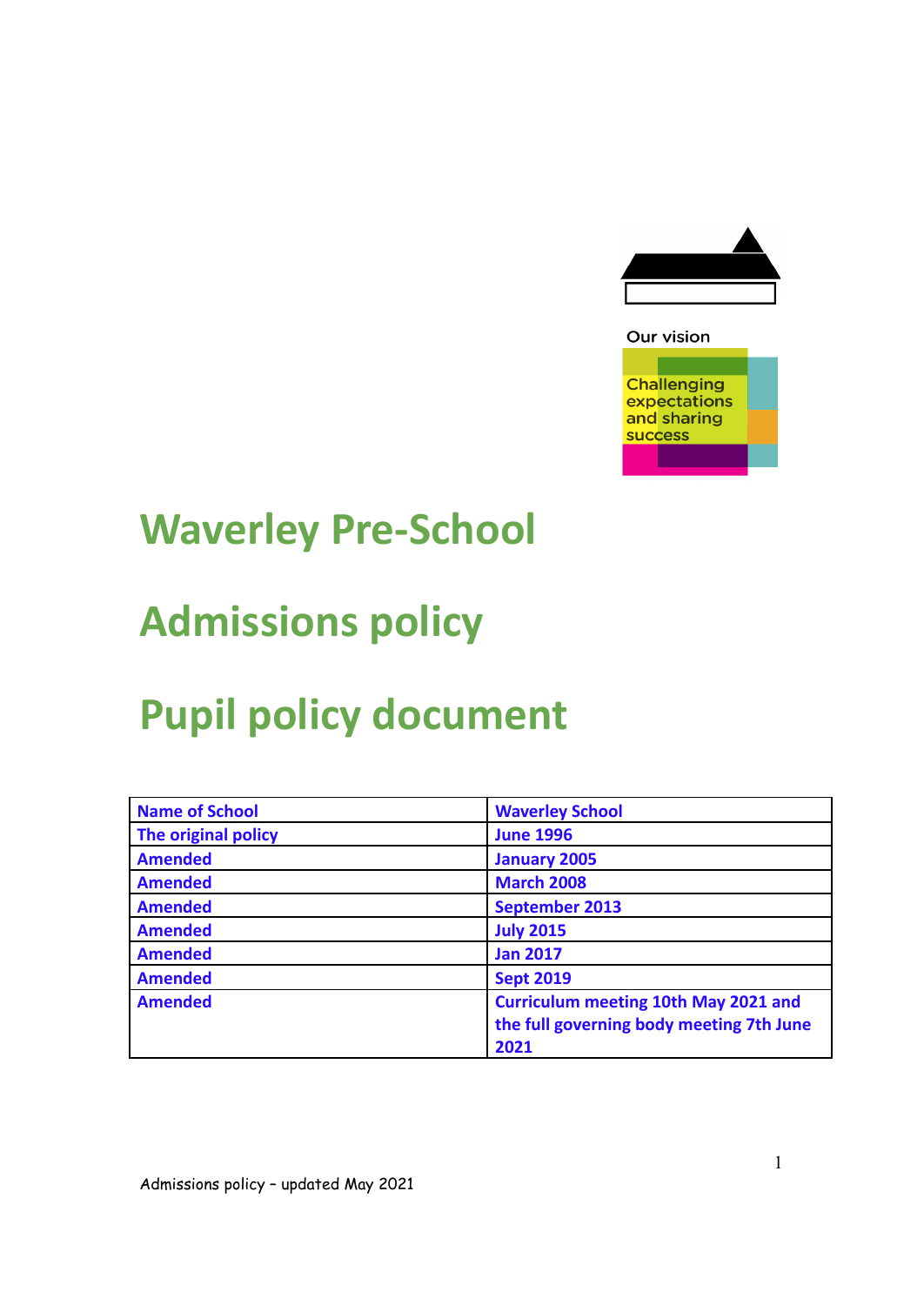#### **Contents**

**Introduction Admission criteria Working with parents Starting school procedure Principles Procedures**

#### **Admissions**

#### **Introduction**

Waverley is a day school, which caters for pupils with severe, profound and multiple learning difficulties whose ages range from three to nineteen years old. Additional difficulties may include visual, hearing and physical impairments.

The school moved to purpose-built, single-storey premises in September 1991. It is divided by age into four departments: Early Years, Lower, Middle and Upper. As of September 2016, the Early Years Department is based on a separate site - Waverley @ Bell Lane. In September 2020, the Early Years department moved to a new site – Waverley @ Honilands. Waverley @ Bell Lane became specialist provision for Early Years and Key Stage One pupils with Autism.

Therefore, from September 2020, Waverley School is based on 3 sites: Waverley @ Bell Lane – specialist early years provision for pupils with Autism Waverley @ Honilands – early years provision for pupils with severe and profound learning difficulties

Main site – Key Stage one to four provision for pupils with severe and profound learning difficulties

There is information for parents on the school website which offers a virtual tour of each of the pre-school sites along with further information for parents.

Waverley @ Bell Lane: <http://waverley-school.com/waverley-pre-school-2/> Waverley @ Honilands: <http://waverley-school.com/honilands/>

The LA has admission principles and criteria for placement at a special school. Admission arrangements to Waverley School are agreed in conjunction with the LA procedure.

**Admissions Criteria for Waverley**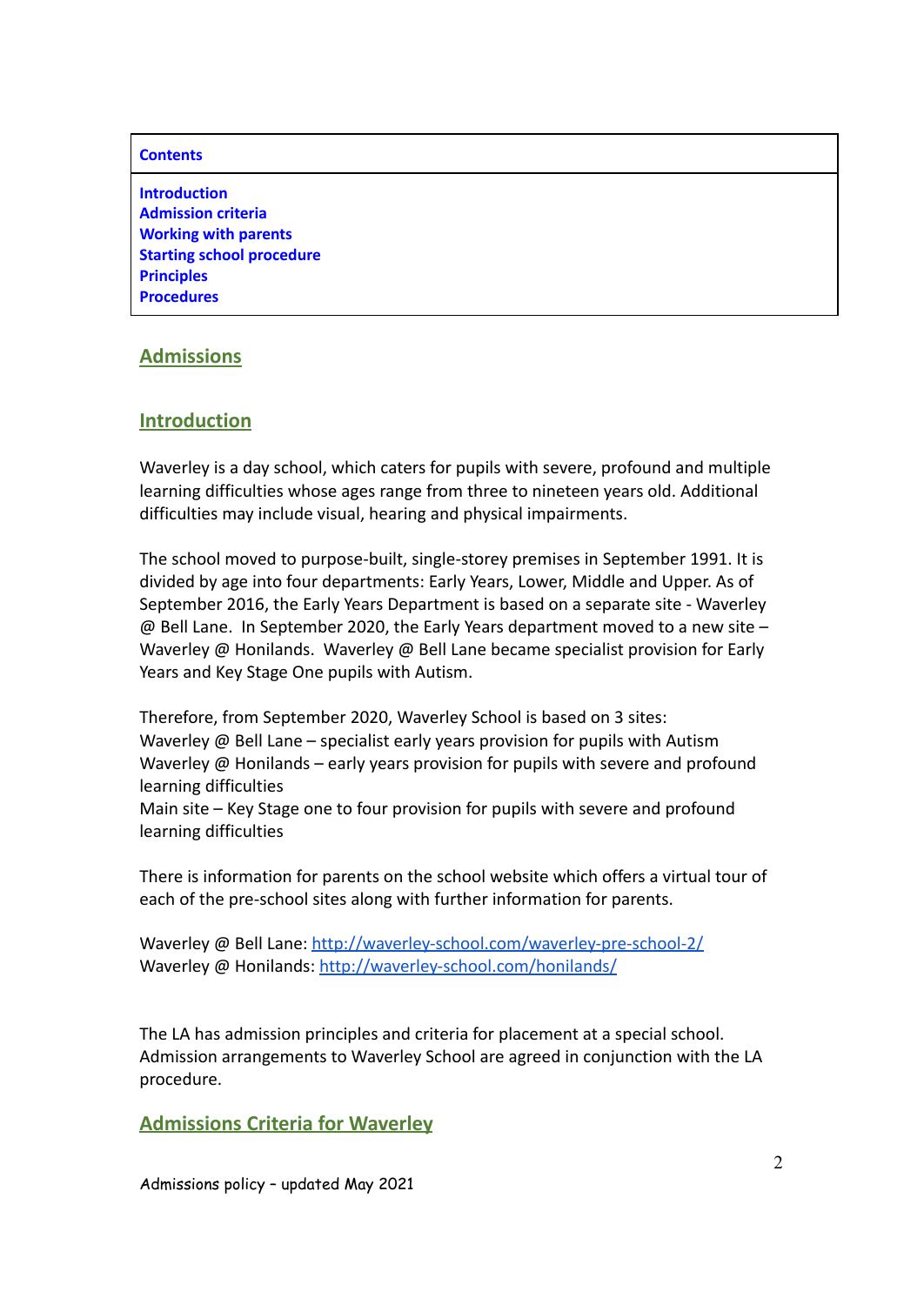At Waverley we will provide for:

- 1. Pupils whose cognitive abilities are severely or profoundly impaired.
- 2. Pupils whose cognitive abilities are severely impaired and have additional difficulties: medical, epilepsy, physical, sensory, communication.
- 3. Short-term assessment placements when there is some doubt regarding the child's cognitive ability.
- 4. Specialist provision for pupils with autism and associated learning difficulties (Waverley @ Bell Lane)

### **Admissions Process**

- 1. Referral by SEN Panel
- 2. Parents and their child to visit the school
- 3. Parents will feedback to SEN Services
- 4. Waverley School will feedback to SEN Panel
- 5. The SEN Panel will make the final educational placement decision based on

needs of the child and feedback from both parents and Waverley School

To support the above needs we offer:

- A curriculum tailored to the needs of SLD/PMLD pupils and specialist provision for pupils with Autism (Waverley @ Bell Lane)
- Small class groups, all with classroom support.
- High staff/pupil ratios.
- Assessment placements.
- Nursing support (but NOT a nurse on site)
- Qualified support in physiotherapy, occupational therapy and speech therapy.
- Expertise in meeting the needs of multisensory and sensory impaired children.
- Appropriate integration for pupils
- Hearing Impaired and Visually Impaired (MSI) specialist visiting professionals
- Curriculum, placements and progress reviewed termly, with parents.
- A refurbished building which meets the needs of pre-school pupils

When assessing appropriateness of placement, the following is noted:

- Cognitive ability
- Additional needs
- Compatibility with interests of other pupils.
- Effective use of resources e.g. staff expertise, ratio, can the school meet the pupil's needs

Waverley is not appropriate for: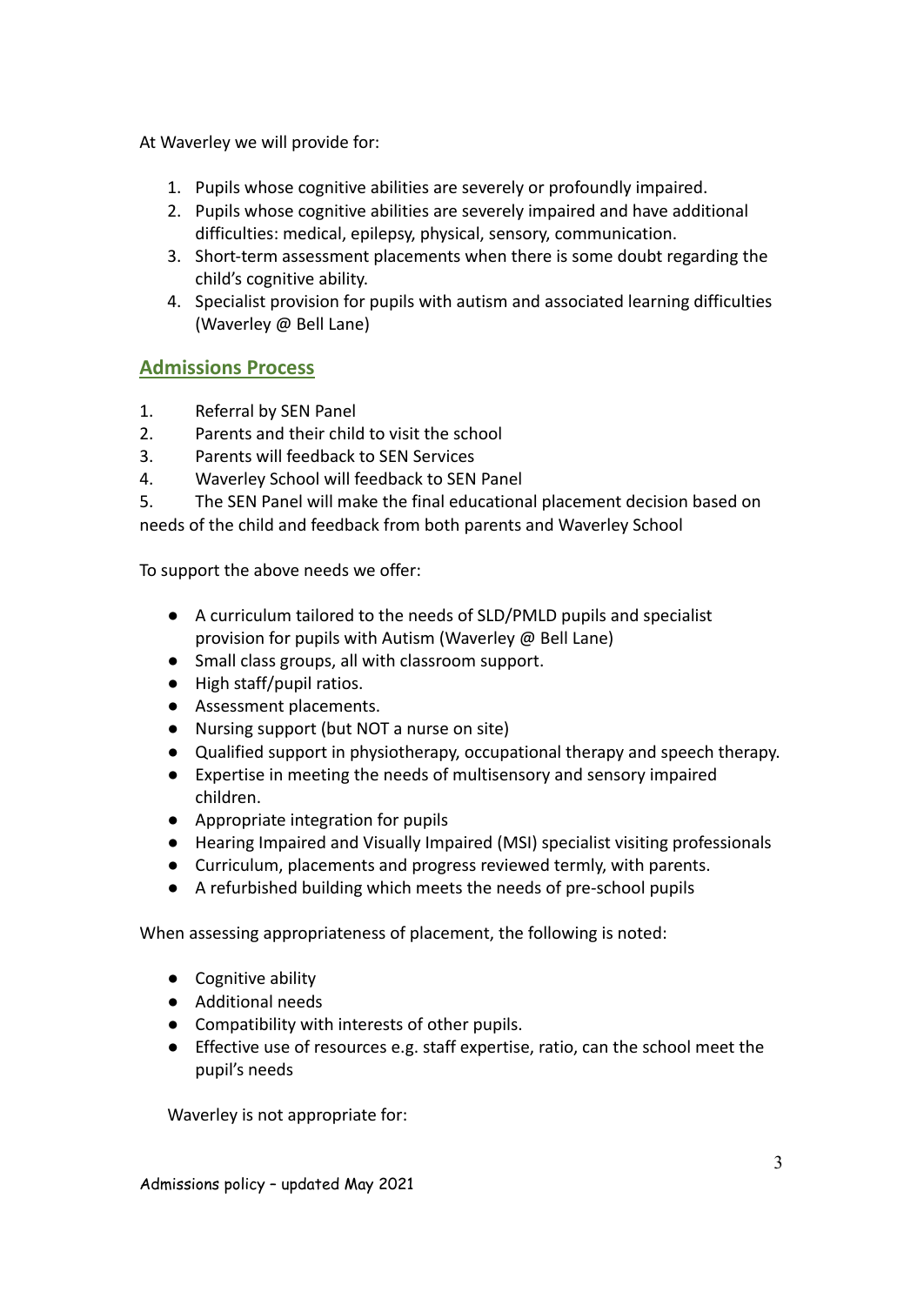- Pupils whose primary problem is not severe or profound learning difficulties e.g., their primary need is physical, sensory, communication or medical. Pupils with severe challenging behaviours that are not associated with their learning difficulties.
- Pupils with severe challenging behaviours that would require additional staffing resources.

#### **Working with Parents**

We believe that parents and school must work together in partnership to ensure that pupils' needs are met. Our philosophy is that parents know their children best, while we can offer expertise in the education of their child.

Opportunities for working with parents are available throughout their child's life at Waverley. These begin with the Starting School Booklet and continue with Coffee Mornings, Annual Reviews, support in classrooms etc.

#### **Starting School Procedure**

Starting school or transferring to a new school is a big step for all children and parents and even more so for any child who has been assessed as in need of special educational provision.

#### **Principles**

We aim to:

- Provide an atmosphere of mutual respect that acknowledges the previous experience, knowledge and skills the child has, his/her parents and the school have between them.
- Enable parents to feel confident about separating from their children in a manner which suits their individual needs.
- Enable families to contribute information about their child, so that together we can plan and provide appropriate resources and experiences.
- Provide clear information on who has access and who contributes to the child's school records.
- Enable parents to have a clear understanding of the roles of all the adults involved with their child.
- Provide an environment that is warm and welcoming and flexible to the needs of all children (and their parents) starting Waverley School.
- Provide adults who are skilled in observing, assessing and developing children's abilities to communicate, interact, play, move, look after themselves and take control over their environment.

#### **Procedures**

Parents and pupils will have the opportunity to visit the class/department once a place has been allocated. Where appropriate a transition programme will be established.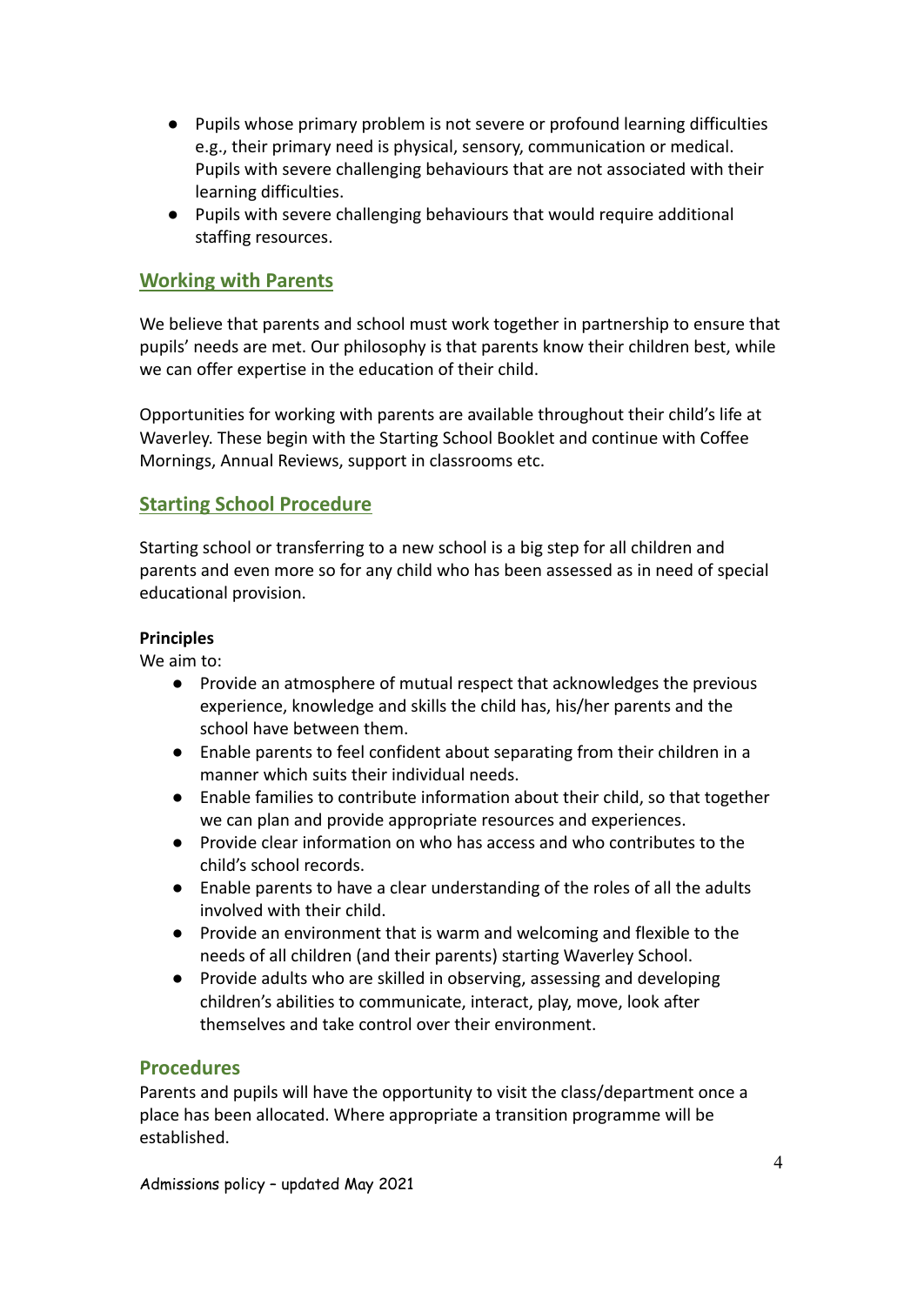The Head of Centre or Pre-school teacher will visit the family at home to answer any questions, plan visits into school, and provide an information pack containing details on term dates, transport (if possible), support services, therapists and the Department Information Booklet.

At the home visit, the "Starting Waverley School Booklet" will be completed which will form the basis of the child's records in school

The Head of Centre then completes an 'Entry Risk Assessment' form. This assessment ensures the school has everything in place to meet the needs of the new pupil. Any staff training or specific equipment is identified and put in place such that the child is able to start school. A start date is then agreed.

A letter will then be sent out to inform parents of their child's first day and what they need to bring. Parents are expected to accompany their child on the first day such that they can help their child settle in and demonstrate anything to staff such as how their child eats/drinks safely or how best to interact with them. Parents are welcome to accompany their child for more than the first session in order to facilitate the transition process and enable both child and parents to feel confident to separate.

When more than one new child is starting at the beginning of term in the same class, the admissions will be staggered to enable class staff, new parents and children the time and space to settle in.

During the child's first six weeks (or 12 weeks if the pupil is part-time), the class staff will complete observations of the pupil in school and gather evidence of their achievements using the 'Evidence App'. During the first six weeks, other professionals such as the OT, PT, SLT and school nurse will also complete assessments of the child. The class teacher then writes a 'Baseline Assessment Report' which records the child's current skills in each of the key areas and taking into account input from therapists.

Also during the first six weeks, the school nurse will meet with parents to ensure a care plan is in place to meet the pupil's medical needs. The Care Plan is shared and agreed with parents and then with all staff working with the child.

A Baseline Assessment meeting is then held with the parents, class teacher and Head of Centre. At this meeting, the child's baseline assessment is shared and discussed and key targets for the coming year will be set. These are agreed with parents and therapists.

Original policy - June 1996